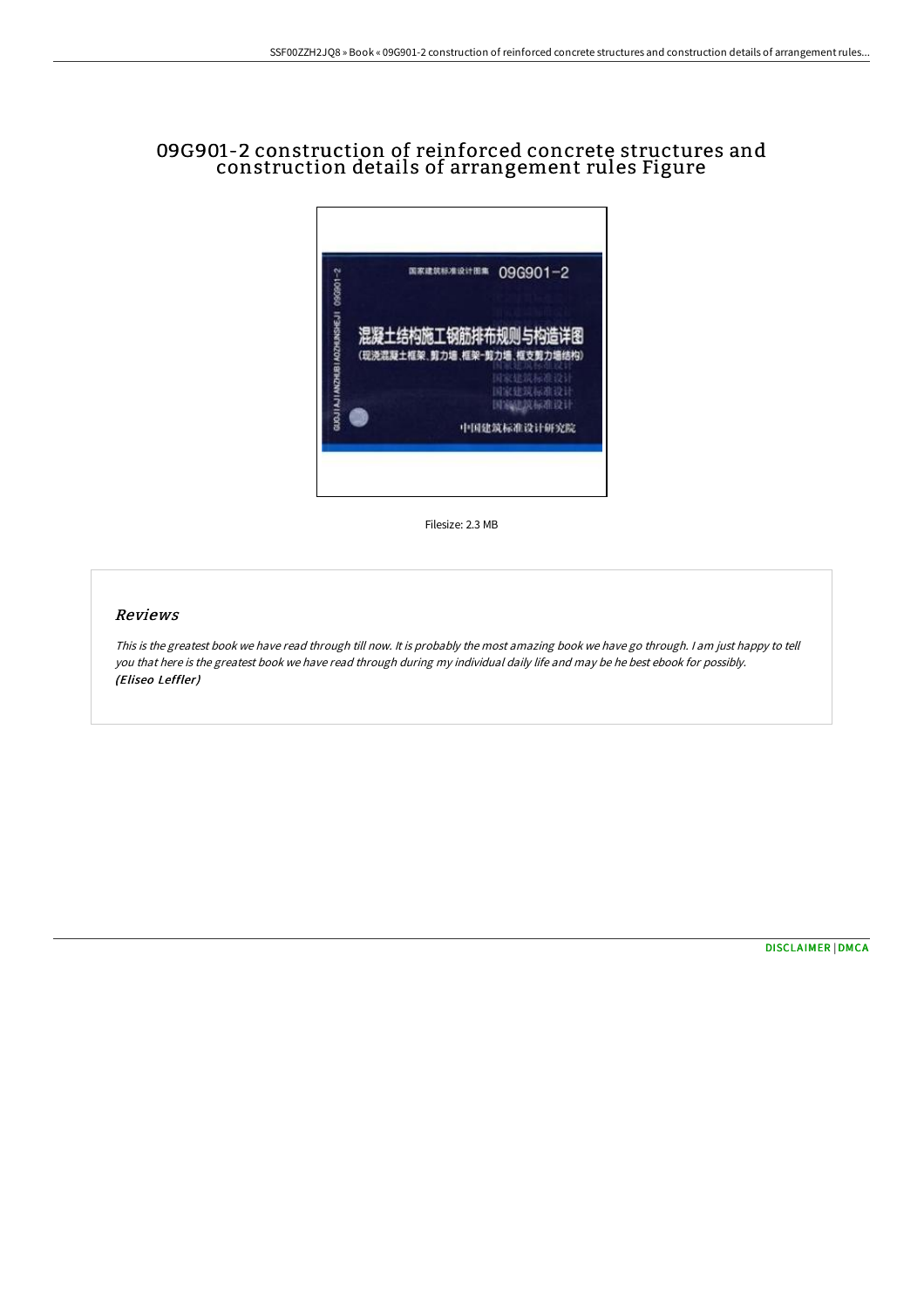## 09G901-2 CONSTRUCTION OF REINFORCED CONCRETE STRUCTURES AND CONSTRUCTION DETAILS OF ARRANGEMENT RULES FIGURE



To read 09G901-2 construction of reinforced concrete structures and construction details of arrangement rules Figure eBook, please access the web link listed below and download the document or gain access to other information that are have conjunction with 09G901-2 CONSTRUCTION OF REINFORCED CONCRETE STRUCTURES AND CONSTRUCTION DETAILS OF ARRANGEMENT RULES FIGURE ebook.

paperback. Condition: New. Ship out in 2 business day, And Fast shipping, Free Tracking number will be provided after the shipment.Pages Number: 43 Publisher: China Planning Press Pub. Date :2009-07. Scope: This atlas for non-seismic areas and earthquake-proof intensity of 6 to 9 degrees region of the in-situ concrete frame. shear wall. frame - shear wall structure. and frame-shear wall structure. 09G901-2 arrangement of reinforced concrete structure construction and structural detailing rules (in-situ concrete frame. shear wall. frame - shear wall structure. frame-shear wall structure) National Building Standard design is the 06G901-1 supplement. is the 03G101-1 concrete representation of the overall plane drawings and construction drawings detailing the rules (in-situ concrete frame. shear wall. frame - shear wall structure. wall structure frame-supported) national standards Atlas of steel refinement and extension of the arrangement. with the 03G101-1 Atlas of steel construction to solve computing and on-site installation of turn-like banding. in order to achieve the design and construction supervision of structural combination. for the construction and arrangement of reinforcement personnel The following material provides technical basis. Contents: General description of the directory structure required the preparation of concrete protective layer vertical spacing of the longitudinal tensile reinforcement steel of non-seismic anchorage length. vertical longitudinal tensile steel reinforcement mechanical anchoring seismic anchorage length. the length of lap banding and bending steel hooks. stirrups. longitudinal stretch hook construct cross-section of reinforced steel banding lap arrangement frameworkFour Satisfaction guaranteed,or money back.

 $\overline{\mathrm{pos}}$ Read 09G901-2 construction of reinforced concrete structures and construction details of [arrangement](http://albedo.media/09g901-2-construction-of-reinforced-concrete-str.html) rules Figure Online

B Download PDF 09G901-2 construction of reinforced concrete structures and construction details of [arrangement](http://albedo.media/09g901-2-construction-of-reinforced-concrete-str.html) rules Figure